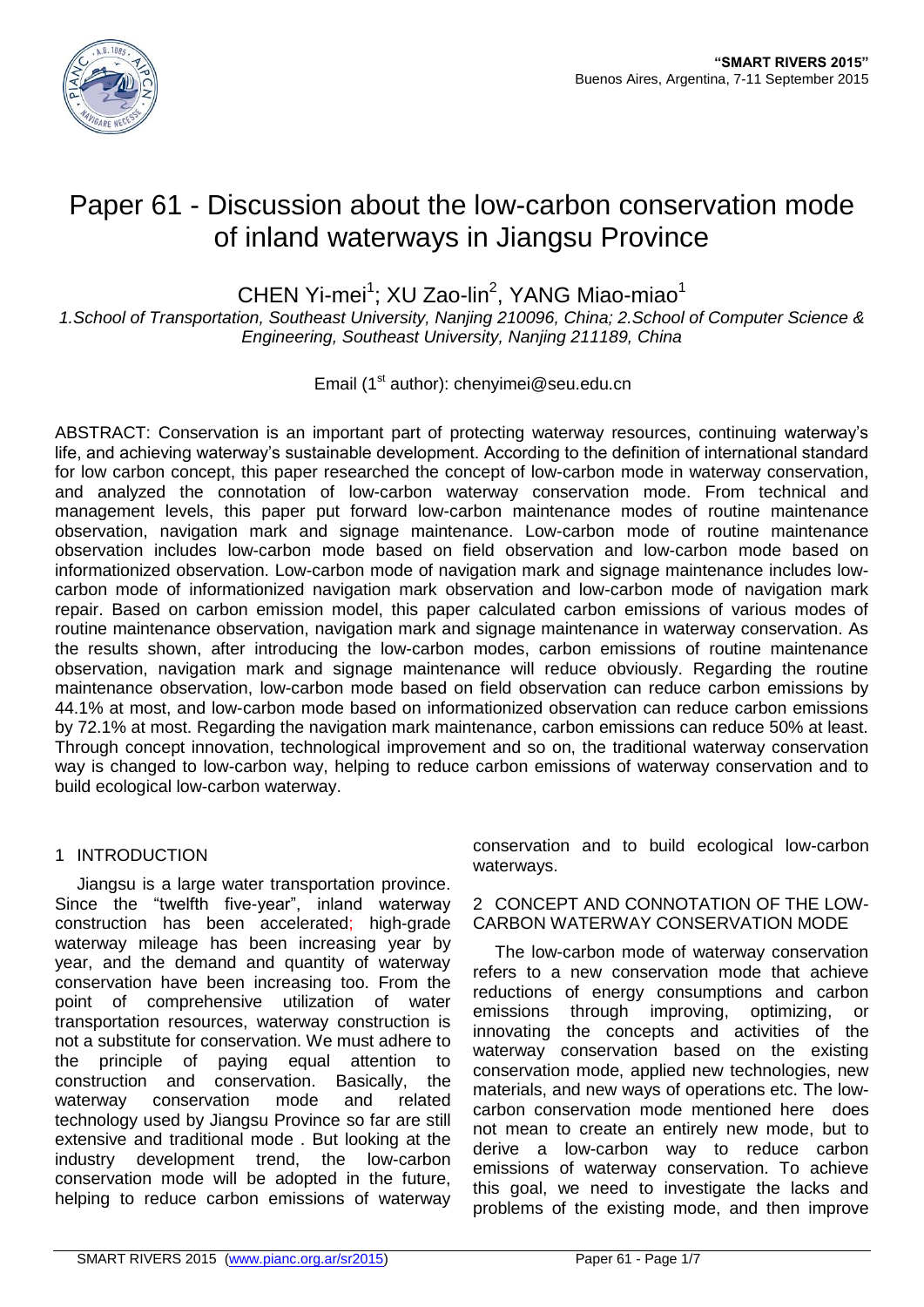

technologies, innovate concepts or take other steps on the basis of the existing mode.

Specifically, the connotation of low-carbon waterway conservation mode mainly includes the following aspects:①reducing carbon emissions of used raw materials, mechanical equipment and all kinds of structure construction processes in waterway conservation engineering; ② paying attention to energy and material saving, using environmental energy-saving new materials, structures, technologies and so on, and reducing carbon emissions through technical means; ③ helping to reduce carbon emissions by improving management means in the aspect of management; ④ introducing information technology to conservation management work, in order to reduce the investment of manpower and material resources, and to implement low carbon emissions.

#### 3 LOW-CARBON MODE OF ROUTINE MAINTENANCE OBSERVATION

## 3.1 *Existing mode of routine maintenance observation*

Routine maintenance observation of waterway refers to that waterway maintenance management personnel drive a patrol ship or patrol vehicle to make an on-site investigation, and use observation equipment to measure the waterway itself, waterway facilities, waterway constructions, etc.

So far the work mode of routine maintenance observation used by inland waterway management institutions in Jiangsu Province is called artificial traditional model, which archive and report the observation results by an on-site inspection, measurement, and recording. This work is done by using observation instruments or equipment, through patrol ships, patrol vehicles, surveillance ships or other ways according to the observation plans made by the relevant departments. The carbon emissions of this mode mainly come from the consumption of fuel oil used by observation ships and vehicles.



Figure 1: Workflow and carbon emission sources of the existing mode of routine maintenance observation

There are also non-artificial ways. For example, by installing surveillance cameras in the waterway

site, administrative staff can timely and accurately grasp the waterway and coastal conditions through the monitor screen in the room; and that through intelligent water level measuring instruments, the water level measurement results can be directly fed back to the indoor control center. This way can greatly reduce the use of ships and vehicles in routine maintenance observation, and effectually reduce carbon emissions. But it is not widely used and still in the pilot phase.

## 3.2 *Low-carbon mode building of routine maintenance observation*

## *3.2.1 Low-carbon mode based on field observation*

In the near future, the existing artificial traditional model will continue to exist and dominate. So we proposed carbon emission reduction measures against the main carbon emission points in the existing mode, to constraint and reduce carbon emissions, and further to make the low-carbon mode based on field observation. We can build the low-carbon mode based on field observation from the following three aspects.

(1)Integration of observation equipment

The carbon emissions of the existing mode mainly come from the consumption of fuel oil used by observation ships and vehicles. So reducing the use of observation ships and vehicles will help to reduce carbon emissions. Integration of observation equipment refers to that through technological improvement, a number of observation equipment with different purposes are installed in the same observation ship or vehicle, building multifunctional observation ships and vehicles, in order to implement maximum observation tasks and achieve maximum observation goals with minimal investment of ships and vehicles. The observation contents include panoramic waterway, sounding, ranging, facility location, bed sweeping, etc.

(2)Employing social ships for routine inspection

There is another way of reducing the use of observation ships and vehicles to reduce carbon emissions. That is, social ships are employed instead of part observation ships to implement routine inspection tasks. Social ships can achieve to inspect waterways and carry out other tasks through installed observation equipment at the same time of transporting goods. Employed ships must have some specific conditions as follows:①having longterm fixed lanes to provide stable inspection services for a certain reach of the waterway;  $(2)$ having long-term fixed sailing time to feed back inspection information periodically to waterway management departments;③having better hardware and software equipment to easily install observation equipment and make them operate normally.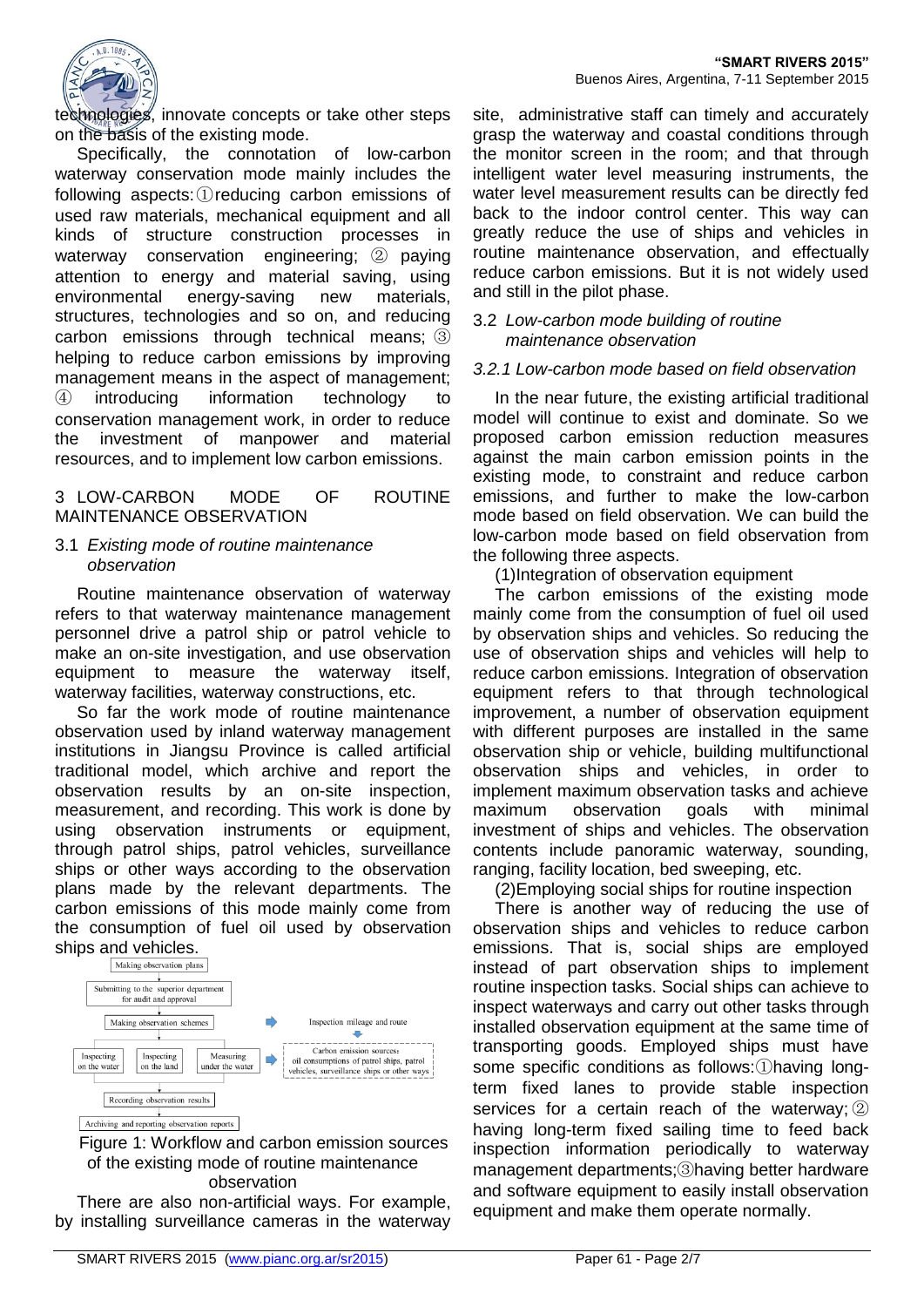

(3)Application of energy-saving and emissionreducing ships and vehicles

Carbon emissions in the process of routine maintenance observation ultimately come from the combustion of oil fuel providing driving force for ships and vehicles. If the consumptions of oil fuel can be reduced, or clean energy replaces oil fuel directly to provide driving force for observation ships and vehicles, it will be very beneficial to reduce carbon emissions. Compared to combust gasoline and diesel oil, observation vehicles driven by natural gas can reduce carbon emissions by 19%~25% $^{[1]}$ , and small vehicles driven by electric power can almost realize zero emissions. Compared to use diesel oil, ships whose driving force is transformed from oil to gas, forming a diesel-LNG mixed combustion mode, can reduce carbon emissions by 20%~25%. At the same time, this mode also has an obvious cost advantage, lowering fuel cost by more than 20% compared with the diesel mode.

#### *3.2.2Low-carbon mode based on informationized observation*

With the development of modern science and technology, the future of waterway conservation will gradually tend to be informationized and intellectualized. The artificial traditional model of routine waterway maintenance observation will also gradually lose its dominant position, and be replaced by the informationized mode. The lowcarbon mode based on informationized observation refers to that in routine waterway maintenance observation, electronics, communication, computer, Internet of Things, satellite positioning and other modern information technologies are used to integrate various kinds of waterway resources, achieve informationized and intellectualized waterway observation, reduce the workload of artificial observation, and improve the efficiency of observation.

According to the work contents of routine maintenance observation, informationized waterway observation can be divided into four modules as follows:①video monitoring of navigation conditions; ②video monitoring of physical waterway facilities;③ data information collection of waterway dimensions, bed topography, etc;④informationized observation of other aspects, such as electronic cruise, vessel traffic flow monitoring, freight volume monitoring, etc. Informationized waterway observation is quite a popular technical trend in the current field of waterway management. It can not only overcome all kinds of flaws of the traditional methods, improve the measurement precision, realize the dynamic monitoring of 24 hours, but also can significantly reduce carbon emissions in the process of observation. In the process of waterway

observation, with modern information technologies to replace traditional ships and vehicles to accomplish observation tasks, with electricity consumption to replace oil fuel consumption, it can radically reduce carbon emissions produced by waterway observation.



Figure 2: Low-carbon mode of routine maintenance observation

#### 3.3 *Carbon emission calculation and comparison of different modes*

Waterway conservation technologies, equipment, and other situations are diverse in each waterway management department of Jiangsu Province, and it is not easy to collect data and calculate, so we took Nanjing waterway management department for example to calculate carbon emissions.

According to waterway conservation ship parameters collected from Nanjing waterway management department, we chose the 17-meter navigation administration ship as representative to roughly estimate carbon emissions of routine maintenance observation. The fuel tank capacity of 17-meter navigation administration ship is 3000 kg, and the navigation radius is 970 km. Then we calculated that the average diesel consumptions per kilometer are 3.1 kg. Reference to the calculating formula about carbon emissions from a certain related literature<sup>[2]</sup>, that is, "carbon emissions= $\Sigma$ (fuel consumptions  $\times$  carbon emission factor)", with 19.8 as the usual value of carbon emission factor, we calculated that the average carbon emissions per kilometer of 17-meter navigation administration ship are 61.38 kg.

Inland navigable mileage of Nanjing in 2013 was totally 630.06 km, including 17.17 km of the 4th level waterway, 156.11 km of the 6th level, 75.68 km of the 7th level, and 381.1 km of the substandard level. Through the investigation results of Nanjing waterway management department, inland waterway depths in its jurisdiction are measured 1 time every year, waterway beds above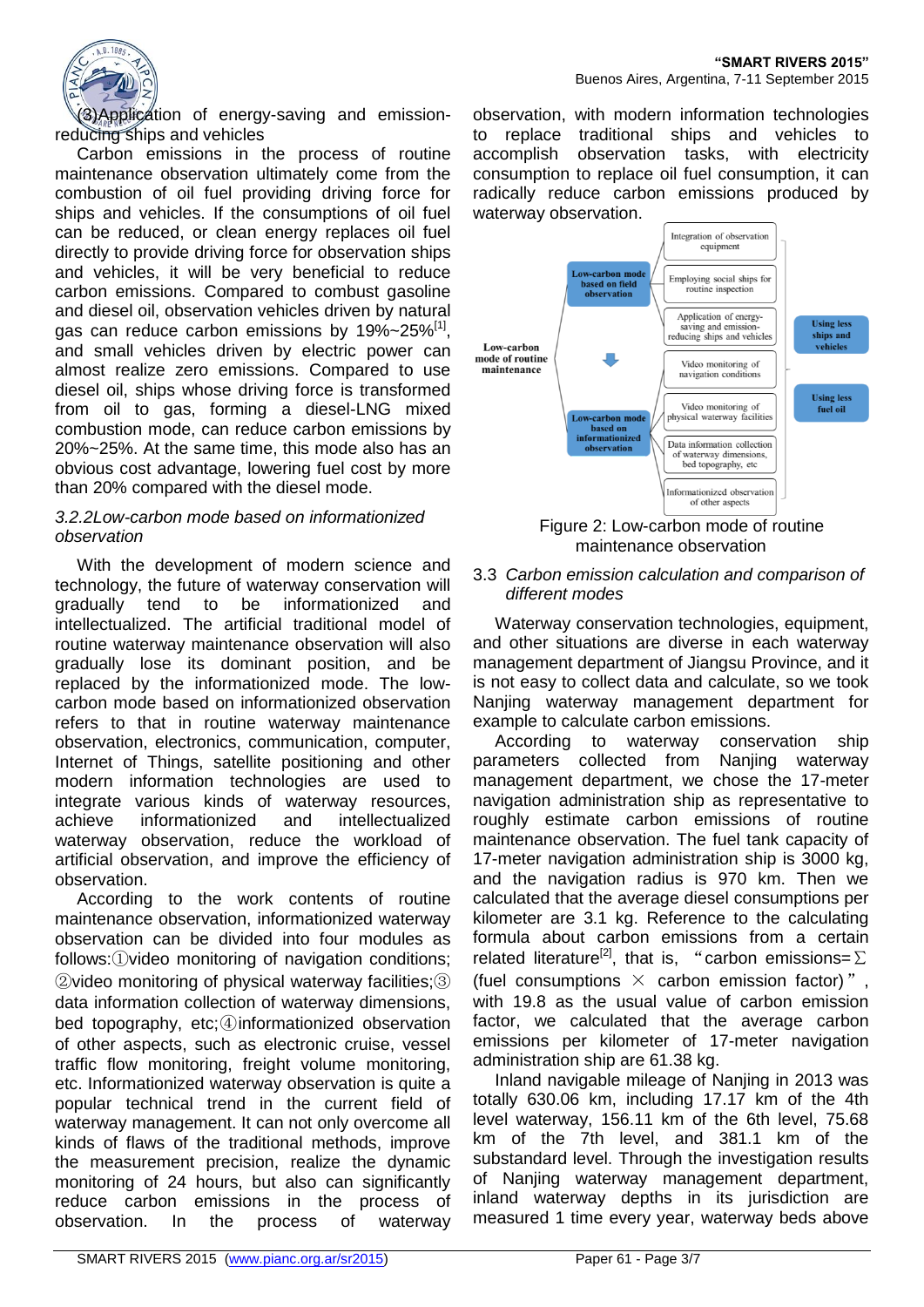

level 6 are swept 2 times a year, and there are no bank revetments which the waterway departments responsibly maintain. Annual waterway inspection times are 4. Calculating formulas are as follows.

total carbon emissions=∑partial carbon

## emissions

 $=\Sigma$  (carbon emissions of a unit mileage  $\times$ mileage of one time $\times$  annual times)

Carbon emission calculation results of the existing mode of routine maintenance observation of Nanjing waterway management department are shown in the following table.

## Table1: Carbon emissions of the existing mode of routine maintenance observation of Nanjing

| waterway management department |                              |                      |                                                              |                                   |  |  |
|--------------------------------|------------------------------|----------------------|--------------------------------------------------------------|-----------------------------------|--|--|
| observation<br>items           | mileage<br>of one<br>time(km | annual<br>times(time | carbon<br>emissions<br>of a unit<br>mileage of<br>ship(kg/km | partial<br>carbon<br>emissions(kg |  |  |
| waterway<br>inspection         | 630.06                       | 4                    | 61.38                                                        | 154692.33                         |  |  |
| sounding(typic<br>al sections) | 630.06                       |                      | 61.38                                                        | 38673.08                          |  |  |
| bed sweeping                   | 173.28                       | 2                    | 61.38                                                        | 21271.85                          |  |  |
| total carbon<br>emissions      |                              |                      |                                                              | 214637.26                         |  |  |

The annual total carbon emissions of the existing mode of routine maintenance observation of Nanjing waterway management department are 214637.26 kg, that is, about 214.64 t. Carbon emissions per kilometer are 340.66 kg. Inland navigable mileage of Jiangsu Province in 2013 was totally 23945.4 km. Then we estimated that the annual total carbon emissions of the existing mode of routine maintenance observation of Jiangsu Province are 8157239.96 kg, that is, about 8157.24 t.

Introducing the low-carbon modes built above, we estimated carbon emissions of various kinds of low-carbon modes. The results are shown in the following table. Low-carbon mode based on field observation includes four parts as follows: ① integration of observation equipment, in this part we incorporated sounding and bed sweeping into waterway inspection for carbon emission calculation; ② employing social ships for routine inspection, carbon emissions of this part are impossible to calculate and therefore temporarily ignored; ③ application of energy-saving and emission-reducing ships, carbon emissions of transformed ships can reduce by 20%~25%, and here we used the value of averaged  $22.5\%$ ; 4) integration of observation equipment and application of energy-saving and emission-reducing ships, on the basis of equipment integration, driving force of ships is transformed from oil to gas further. Lowcarbon mode based on informationized observation is that waterway inspection, sounding and bed

sweeping can be completed by video monitoring, underwater sensors and other intellectualized ways, but it is still stipulated to inspect waterways on site in the flood and dry seasons every year, and energy-saving and emission-reducing measures can be jointly used for transforming ships.

Table2: Carbon emissions of the low-carbon mode of routine maintenance observation of Nanjing waterway management department

| kind of low-carbon modes                                          |                                                                                                                                       | carbon<br>emissions(kg | carbon<br>emission<br>reduction<br>quantity(kg | carbon<br>emission<br>reductio<br>n rate |  |
|-------------------------------------------------------------------|---------------------------------------------------------------------------------------------------------------------------------------|------------------------|------------------------------------------------|------------------------------------------|--|
| low-carbon<br>mode based<br>on field<br>observation               | integration<br>οf<br>observatio<br>n<br>equipment                                                                                     | 154692.33              | 59944.93                                       | 28%                                      |  |
|                                                                   | employing<br>social<br>ships for<br>routine<br>inspection                                                                             |                        |                                                |                                          |  |
|                                                                   | application<br>of energy-<br>saving and<br>emission-<br>reducing<br>ships                                                             | 166343.88              | 48293.38                                       | 22.5%                                    |  |
|                                                                   | integration<br>Ωf<br>observatio<br>n<br>equipment<br>and<br>application<br>of energy-<br>saving and<br>emission-<br>reducing<br>ships | 119886.56              | 94750.7                                        | 44.1%                                    |  |
| low-carbon<br>mode based<br>on<br>informationize<br>d observation | not using<br>energy-<br>saving and<br>emission-<br>reducing<br>measures<br>for ships                                                  | 77346.16               | 137291.1                                       | 64%                                      |  |
|                                                                   | using<br>energy-<br>saving and<br>emission-<br>reducing<br>measures<br>for ships                                                      | 59943.27               | 154693.99                                      | 72.1%                                    |  |

According to the data in the table above, carbon emissions of routine maintenance observation of Nanjing waterway management department will reduce obviously after adopting the low-carbon mode. Low-carbon mode based on field observation can reduce carbon emissions by 44.1% at most, and low-carbon mode based on informationized observation can reduce carbon emissions by 72.1% t. According to these two ratios, we further estimated the carbon emission reduction quantity of Jiangsu Province. Low-carbon mode based on field observation can reduce carbon emissions of 3597.34 t t, and low-carbon mode based on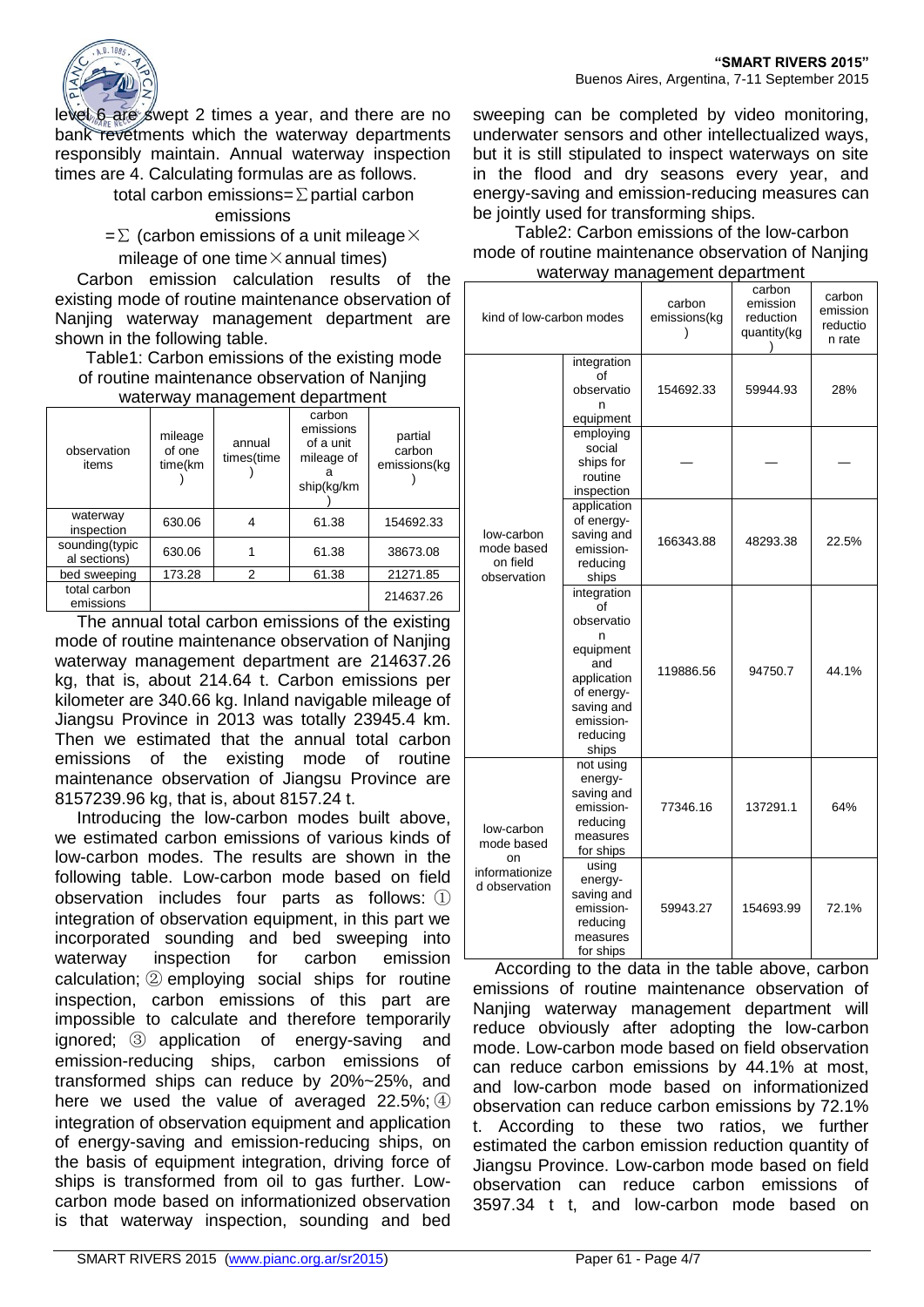

informationized observation can reduce carbon emissions of 5881.37 t.

#### 4 LOW-CARBON MODE OF NAVIGATION MARK AND SIGNAGE MAINTENANCE

## *4.1 Existing mode of navigation mark maintenance*

Navigation mark maintenance refers to that fulltime navigation mark management personnel routinely inspect, maintain and repair navigation marks. The specific work contents include the following aspects: ① examining whether the mark body part is defiled and destroyed; ② examining whether the electrical part work normally; 3 examining water depth, position and other indexes of navigation marks; ④ telemetering periodically navigation marks with telemetry and telecontrol systems.

According to the survey, the existing mode of navigation mark maintenance in inland waterways of Jiangsu Province is mainly as follows: the primary means of routine observation is the telemetry and telecontrol system, and the complementary means is on-site inspection including using ships on the water and using vehicles on the land; regarding ways of repairing navigation marks, the mark body material is mainly steel galvanizing reflective film, the energy is mainly solar combined with lithium battery, and the light source is mainly LED. A figure is shown below.



#### Figure 3: Workflow and carbon emission sources of the existing mode of navigation mark maintenance

#### *4.2 Low-carbon mode building of navigation mark maintenance*

## *4.2.1 Low-carbon mode of informationized navigation mark observation*

Regarding the navigation mark observation, so far Jiangsu Province has basically popularized the telemetry and telecontrol technology, which

conforms to the low carbon concept very much. To further entirely promote informationized navigation mark observation technologies including the telemetry and telecontrol system, and to build the low-carbon mode of informationized navigation mark observation, there are several things needed to be done. Firstly, inland navigation marks in the entire province should be equipped with telemetry and telecontrol systems. Secondly, auxiliary observation technologies of the telemetry and telecontrol system should be researched and developed, such as onsite video monitoring, in order to reduce the on-site navigation mark inspections. Lastly, other informationized navigation mark observation technologies should be researched, such as collision and theft prevention technologies, virtual navigation mark technology, etc.

(1) Telemetry and telecontrol technology of the navigation mark

Telemetry and telecontrol technology of the navigation mark is a new navigation mark maintenance technology, which refers to that mobile phones, local calls, microcomputers and other ways are used to remotely telemeter and monitor navigation marks far away from waterway management departments, in order to relieve the labor intensity of navigation mark maintenance personnel, to reduce the fuel consumptions and equipment wastages of navigation mark ships, and to ensure the light emitting rate of navigation marks. The use of telemetry and telecontrol technology of the navigation mark reduces the patrol cycle of navigation mark inspection, relieves the work intensity of navigation mark management personnel, improves the quality and efficiency of navigation mark maintenance, and effectively ensures the navigation safety. At the same time, it also reduces the use of navigation mark ships and their fuel consumptions, and therefore reduces the carbon emissions of navigation mark maintenance.

(2)On-site video monitoring technology

In the existing telemetry and telecontrol mode of navigation mark observation, it is still unavoidable to drive patrol ships (vehicles) or navigation mark ships to inspect on-site, and to produce carbon emissions from oil fuel consumptions of ships (vehicles). So we need to use on-site video monitoring as the auxiliary observation method of navigation mark telemetry and telecontrol. If video monitoring equipment can be installed on the navigation mark or its nearby facility, navigation mark maintenance personnel will be able to observe the operating conditions of electrical and mark body parts through only the indoor display screen, greatly reducing the workload of navigation mark inspection and the carbon emissions produced by ships and vehicles using.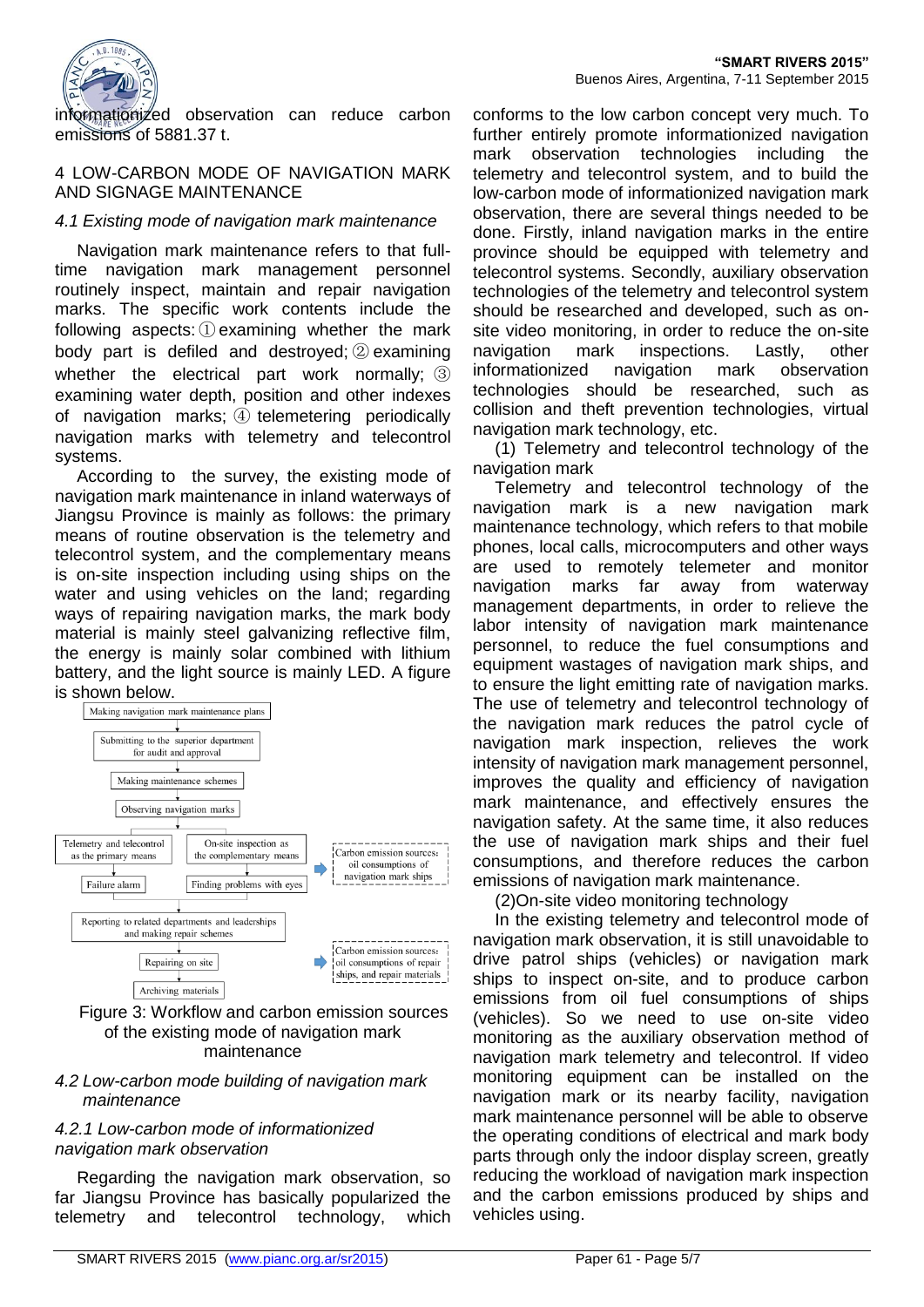

#### (3)Other informationized technologies

Once navigation marks are damaged or stolen, ships and vehicles must be used to go on site to investigate, obtain evidence, repair or set new marks, inevitably producing new carbon emissions. So it's necessary to research navigation mark collision and theft prevention technologies, and to apply navigation marks with collision and theft prevention functions on the inland waterways in Jiangsu Province, helping to reduce navigation mark collision and theft accidents and carbon emissions from this part.

Virtual navigation mark technology. Virtual navigation mark technology is an emerging navigation mark application technology which comprehensively applies computer, satellite navigation and positioning, electronic sea chart, AIS and other modern high technologies [3]. Different from the physical navigation mark, the virtual navigation mark doesn't have an actual body, but shows a navigation mark symbol on the specific position of AIS information display screen. As the navigation aid mark of ship navigating, the maintenance, setting and modification of the virtual navigation mark are all completed on the AIS equipment of the base station  $[3]$ . At the same time of providing safe navigation aids, the virtual navigation mark avoids using batteries and ships like the physical navigation mark, not only saving a large number of manpowers, material resources and energies, but also reducing carbon emissions of navigation mark maintenance.

## *4.2.2Low-carbon mode of navigation mark repair*

The low-carbon mode of navigation mark repair refers to that in the process of navigation mark repair, new technologies, new materials, new crafts and other ways are used to reduce carbon emissions of navigation mark repair. To achieve this goal, we can begin from the following points.

(1)Solar energy integration navigation mark light technology

Solar energy integration navigation mark light integrates the light seat, lens, flasher, charge and discharge protector, LED light source, inside and outside telemetry system device in one, and combines the advanced solar photovoltaic technology, lighting technology, high-energy lithium battery combination technology, and microcomputer flasher control technology. After connecting the navigation mark management system, it provides three data models of instant failure alarm, timing data report and real-time data query, realizing intellectualized navigation mark management. The low-carbon nature of this technology is that besides navigation mark telemetry and telecontrol system can be installed, energy and light source used also

have the effect of energy conservation and emission reduction.

Solar energy integration navigation mark light, whose energy is non-polluting and clean, uses solar energy for charging, and lithium battery for powering. It reduces the charging link of using electricity, the fuel and material consumption links of replacing batteries, and has very good effect of energy saving and emission reduction. The LED light source used by solar energy integration navigation mark light has stable lighting, bright lamplight and color quality, low light appliance breakdown and repair rate, less power consumption, and long service life. It not only has the good effect of energy saving and emission reduction, but also can produce very great economic and social benefits.

(2)Mark body repair technology

In navigation mark maintenance, the mark body structure and material used should be durable, and have long service life and fewer subsequent repeat repair times, helping to reduce carbon emissions. So far the material of inland navigation mark body in Jiangsu Province is mostly steel, with galvanizing technology to make antiseptic treatments and reflective film to mark colors. This way is also usually used to repair the damaged mark bodies. Relative to the way of painting steel mark body before, the existing way not only prolongs the service life of the mark body, but also reduces the on-site maintenance from paint detachment by replacing painting with sticking reflective film to mark colors, and reduces the fuel consumptions and carbon emissions from using ships.





#### *4.3 Carbon emission calculation and comparison of different modes*

When calculating the carbon emissions of navigation mark maintenance, we didn't consider the repair part temporarily, but only calculated the carbon emissions produced by oil fuel consumption of navigation mark observation ships. Because the carbon emission reductions from navigation mark collision and theft prevention technologies and virtual navigation mark technology are difficult to calculate, we didn't consider these too. The existing